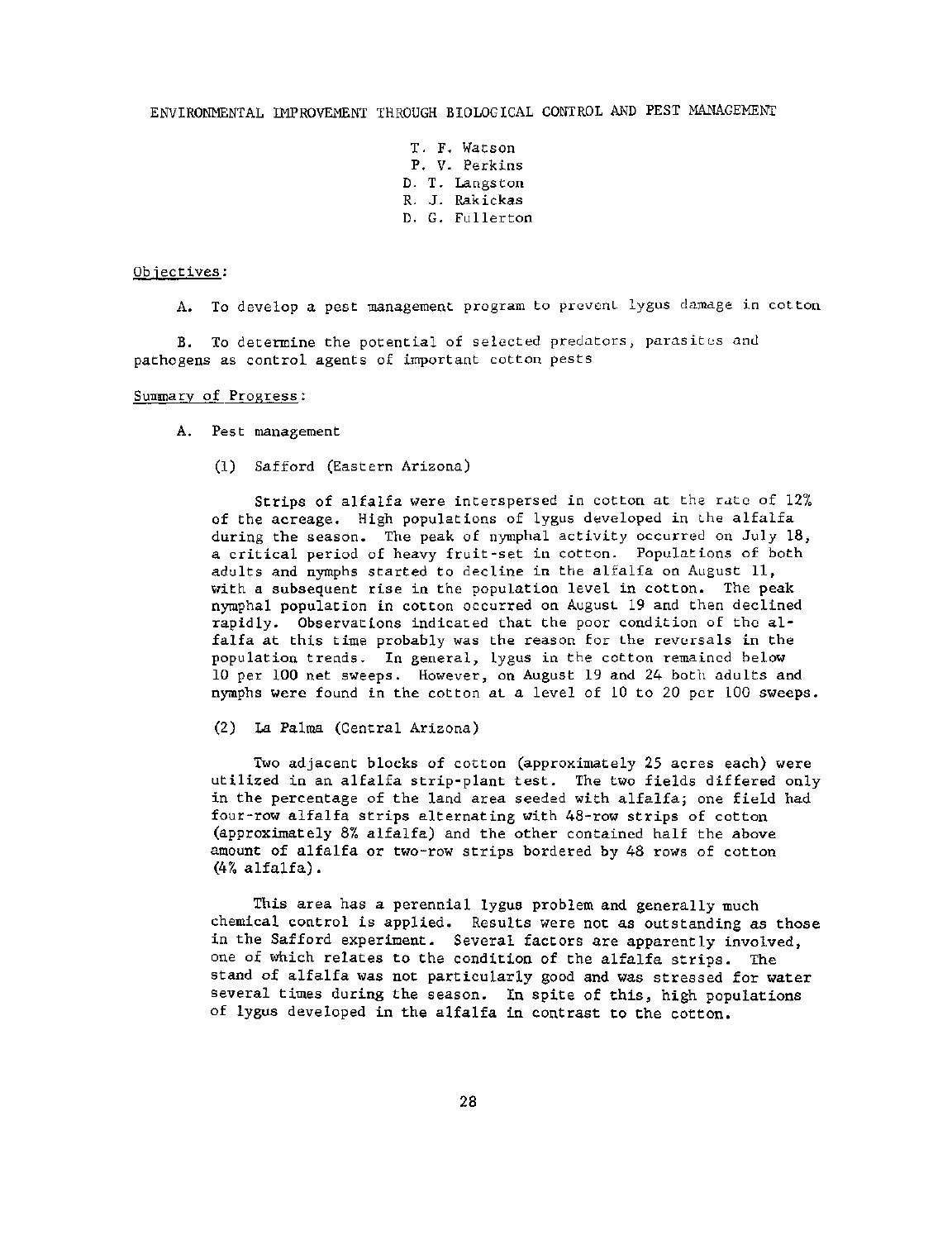A comparison of lygus populations in the cotton and alfalfa strips reveals several interesting points. Adult and nymphal populations in the two blocks of cotton were almost identical. However, adult and nymphal populations in the alfalfa strips showed a 2 to 1 ratio in the 4% alfalfa strips as compared to the 8% strips. This indicates that the same numbers of lygus were present in both fields and the same number was locating and staying in the alfalfa strips, but since the alfalfa acreage was approximately one half the amount in one field as compared to the other the lygus population density was tWice as great. The importance of the alfalfa strips in holding the lygus is illustrated when comparisons are made between comparable sample units in the cotton and alfalfa strips. In the 8% - alfalfa field, the ratio of lygus adults was 1 to 12 - cotton to alfalfa. **In** the 4% - alfalfa field, the ratio was I to 26 - cotton to alfalfa.

Conclusions which can be drawn from this experiment are: (1) that control of lygus in the cotton was not totally satisfactory;<br>(2) that the two-row alfalfa strips were comparable to the four-row that the two-row alfalfa strips were comparable to the four-row strips in holding lygus; and, (3) that large predator populations were developed in the alfalfa strips and were present throughout the test period.

## B. Biological control

# $(1)$  Nabis alternatus as a predator of Lygus hesperus

A detailed laboratory study has been completed to determine the consumptive capacity of Nabis alternatus on Lygus hesperus. Survival of all nabid instars was poor when provided with no food other than a plant source. Survival and development Were good, however, when lygus bugs were provided as the food source. In order to com-<br>plete the five nymphal instars, Nabis alternatus requires 158.1 lst plete the five nymphal instars, Nabis alternatus requires 158.1 lst<br>instar, 91.5 2nd instar, 56.4 3rd instar, 28.8 4th instar, or 11.2 5th instar lygus. Each successive nabid instar requires a proportionately greater number of each lygus instar to complete development. This illustrates the potential of this predator as a biological control agent of lygus.

### (2) Predation of pink bollworm eggs

Several preliminary trials were conducted to determine the amount of predation and/or parasitism on pink bollworm eggs in the Safford area. Small egg batches were placed under bracts near squares or under the calyx of bolls. After periods of 12, 24 or 48 hours the egg batches were collected, returned to the laboratory for microscopic examination and held for possible parasite development.

In general, it appears that considerably greater predation occurs at night than during the day. MOre predation occurred when egg batches were placed on squares than on bolls. However, in one trial 91% of 433 eggs placed on bolls were destroyed. Observations and sweep net samples indicated the presence of commonly-occurring predaceous species such as Orius sp., Chrysopa sp., Geocoris sp., Collops sp. and Nabis sp. All of these species have been shown to be